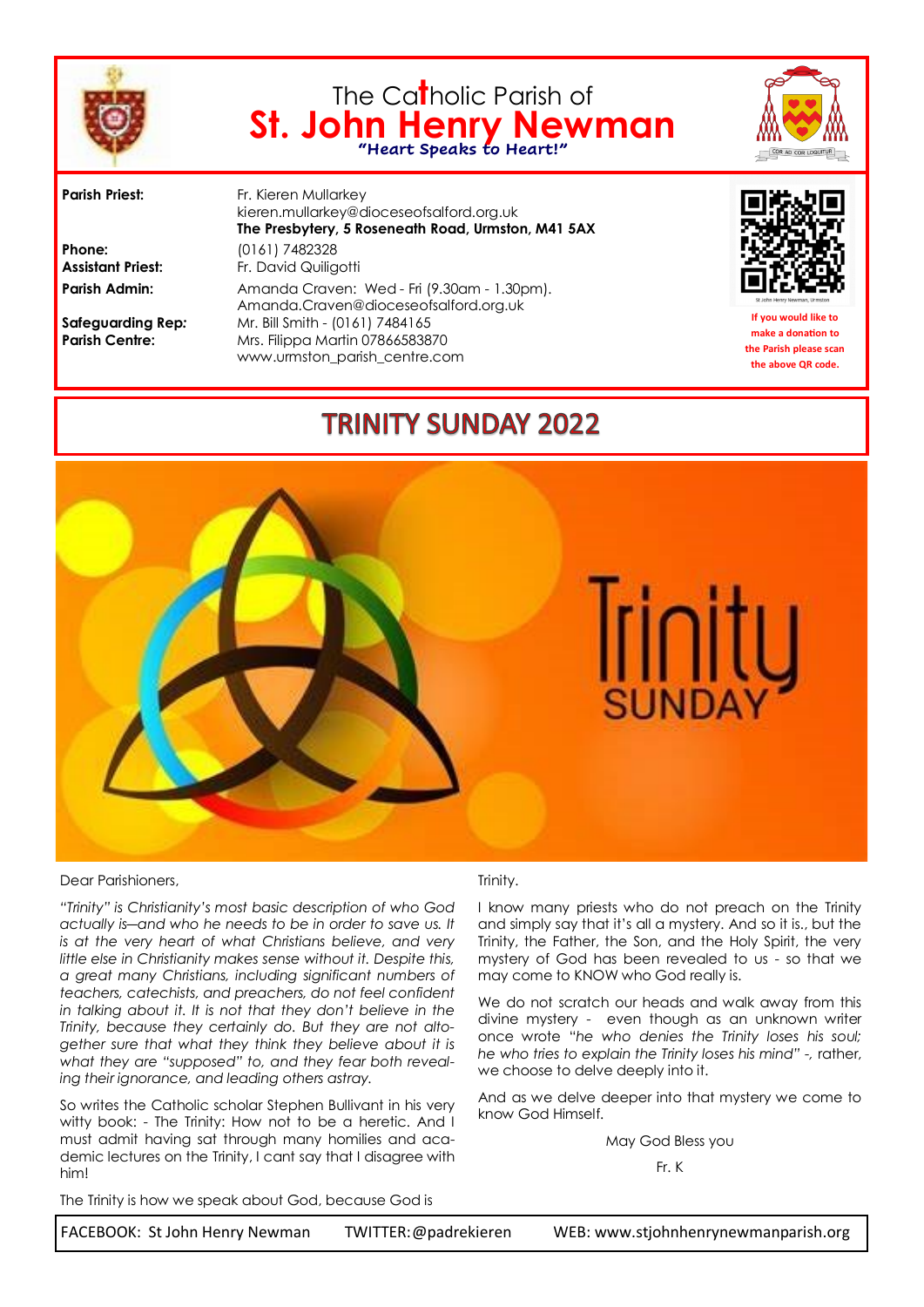|                                                                                                                                                                                                                                                                                                                                                                                               |                                                                                       | <b>English Martyrs' Church (EM)</b><br>St. Monica's Church (SM)<br>SUNDAY C, WEEKDAY 2, PSALTER WEEK 3 |                                                                                                                                                                                                                                                                                                                                                                                                                                                | <b>MASSES RECEIVED</b><br><b>Lately Dead</b><br>Requiescat in pace                                                                                                                                           |  |
|-----------------------------------------------------------------------------------------------------------------------------------------------------------------------------------------------------------------------------------------------------------------------------------------------------------------------------------------------------------------------------------------------|---------------------------------------------------------------------------------------|--------------------------------------------------------------------------------------------------------|------------------------------------------------------------------------------------------------------------------------------------------------------------------------------------------------------------------------------------------------------------------------------------------------------------------------------------------------------------------------------------------------------------------------------------------------|--------------------------------------------------------------------------------------------------------------------------------------------------------------------------------------------------------------|--|
| Tue<br>9.30am                                                                                                                                                                                                                                                                                                                                                                                 | 14                                                                                    | THE DEDICATION OF THE CATHEDRAL - FEAST<br>Mass - EM                                                   |                                                                                                                                                                                                                                                                                                                                                                                                                                                | Delia Lyons, Della Stephens,<br><b>Ronald Ruck</b><br>Intention                                                                                                                                              |  |
| Wed<br>$10.00$ am                                                                                                                                                                                                                                                                                                                                                                             | 15                                                                                    | Requiem Mass - SM - Sarah Wager                                                                        |                                                                                                                                                                                                                                                                                                                                                                                                                                                | a special intention, in thanksgiv-<br>ing,                                                                                                                                                                   |  |
| <b>Thurs</b><br>10.00am                                                                                                                                                                                                                                                                                                                                                                       | 16                                                                                    | Requiem Mass - EM - Della Stephens                                                                     |                                                                                                                                                                                                                                                                                                                                                                                                                                                | <b>Anniversaries Masses</b><br>Philip Ronan<br><b>PRAYERS FOR THE SICK</b>                                                                                                                                   |  |
| Fri<br>9.30am                                                                                                                                                                                                                                                                                                                                                                                 | 17                                                                                    | Mass - SM                                                                                              |                                                                                                                                                                                                                                                                                                                                                                                                                                                | Maureen O'Connor,<br>Marie<br>Burns, Michael Donnelly, Sylvia<br>King, Maureen Whalley, Kath-<br>leen Connors, Maureen McCar-                                                                                |  |
| Sat<br><b>NOON</b><br>5.00pm<br>5.30pm                                                                                                                                                                                                                                                                                                                                                        | 18<br>Mass of 1st Holy Communion (SM) EM Cohort<br>Confession - SM<br>Vigil Mass - SM |                                                                                                        | thy, Sandra Brady, Nuala O'<br>Dwyer, Bridget Rigby, Jeanette<br>Meakin, Josephine Riley, Jean<br>Black, John Hartey, Theresa Pat-<br>rick, Ann Nothard, Denis Gra-                                                                                                                                                                                                                                                                            |                                                                                                                                                                                                              |  |
| Sun<br>9.30am<br>11.30 am<br>1.30pm                                                                                                                                                                                                                                                                                                                                                           | 19 <sup>1</sup>                                                                       | <b>CORPUS CHRISTI</b><br>Mass - EM<br>Mass - SM<br>Baptism - EM                                        |                                                                                                                                                                                                                                                                                                                                                                                                                                                | ham, Lou Fielding,<br>Owen<br>McKeever, Mary Tunstall, Valerie<br>Janet Brierley, Helen<br>Byrne,<br>O'Hagan, Emma Coulson, Bren-<br>dan Atkin, John Roberts, Marion<br>Kerrigan, John Gibbons, Bob          |  |
| The Silver Jubilee of Fr. Michael Jones<br>Will be celebrated on Saturday 23rd July<br>at Salford Cathedral. Mass will begin at<br>noon followed by a reception in Cathe-<br>dral House and Gardens. Unfortunately, I<br>am unable to attend due to baptisms,<br>however, if any parishioners would like to<br>attend, please contact Filippa (number<br>on the front of NL) before 8th July. |                                                                                       |                                                                                                        | Join us for<br><b>World Youth</b><br><b>Day 2023</b><br>Young peo-<br>ple between<br>the ages of<br>18 and 30<br>are invited to<br>join us next<br>year as our<br>diocesan                                                                                                                                                                                                                                                                     | Perry, Grace McNulty, Geoff<br>Fitton, Geoff Martin, Janet Lavin,<br>Frank Meakin, Carol Grimsley,<br>Margaret O'Sullivan<br><b>SANCTUARY CANDLES</b><br>The People of Ukraine<br>Mass.<br><i>Intentions</i> |  |
| THE SACRAMENTAL PROGRAMME<br><b>HOLY COMMUNION</b><br><b>&amp; RECONCILIATION</b><br><b>FIRST HOLY COMMUNION</b><br><b>MASSES</b><br>25th June (Noon) 1st Holy Communion<br><b>OLOR Cohort</b>                                                                                                                                                                                                |                                                                                       |                                                                                                        | Youth Ministry Team travels to Lisbon<br>for World Youth Day 2023. Taking<br>place between 31st July - 7th August<br>2023, World Youth Day will see young<br>people from across the globe meet-<br>ing in Lisbon to celebrate Mass with<br>the Holy Father. Applications to join<br>our diocesan trip are now open. You<br>can find out more and apply by visit-<br>ing https://<br>www.dioceseofsalford.org.uk/youth/<br>how-to-get-involved/ |                                                                                                                                                                                                              |  |

**H** at Manchester Royal Infirmary, Saint Mary's, Manchester Children's Hospital, Manch Hospital, Trafford General and The Christie, Salford Royal or Wythenshawe: If you have a relative or friend who is an inpatient and would like a Catholic Chaplain to visit them for pastoral support please contact the Chaplaincy Office on 0161 276 8792. Please take a card from the back of Church.

**GETTING MARRIED IN THE CATHOLIC CHURCH** In order to get married in the Catholic Church 6 months notice must be given. If you have been married outside the Church and would like to have the civil marriage con-validated and recognised by the Church, please contact Fr. Kieren for further information.

Congratulations to Josie & Michael, Catherine & Gerard, Sam & Liam, Maeve & Thomas, Rachel & Danny, and Olivia & Sean who will share the sacrament of marriage together this year.

*"And that is what marriage is! Hand in hand, always and for the rest of your lives".*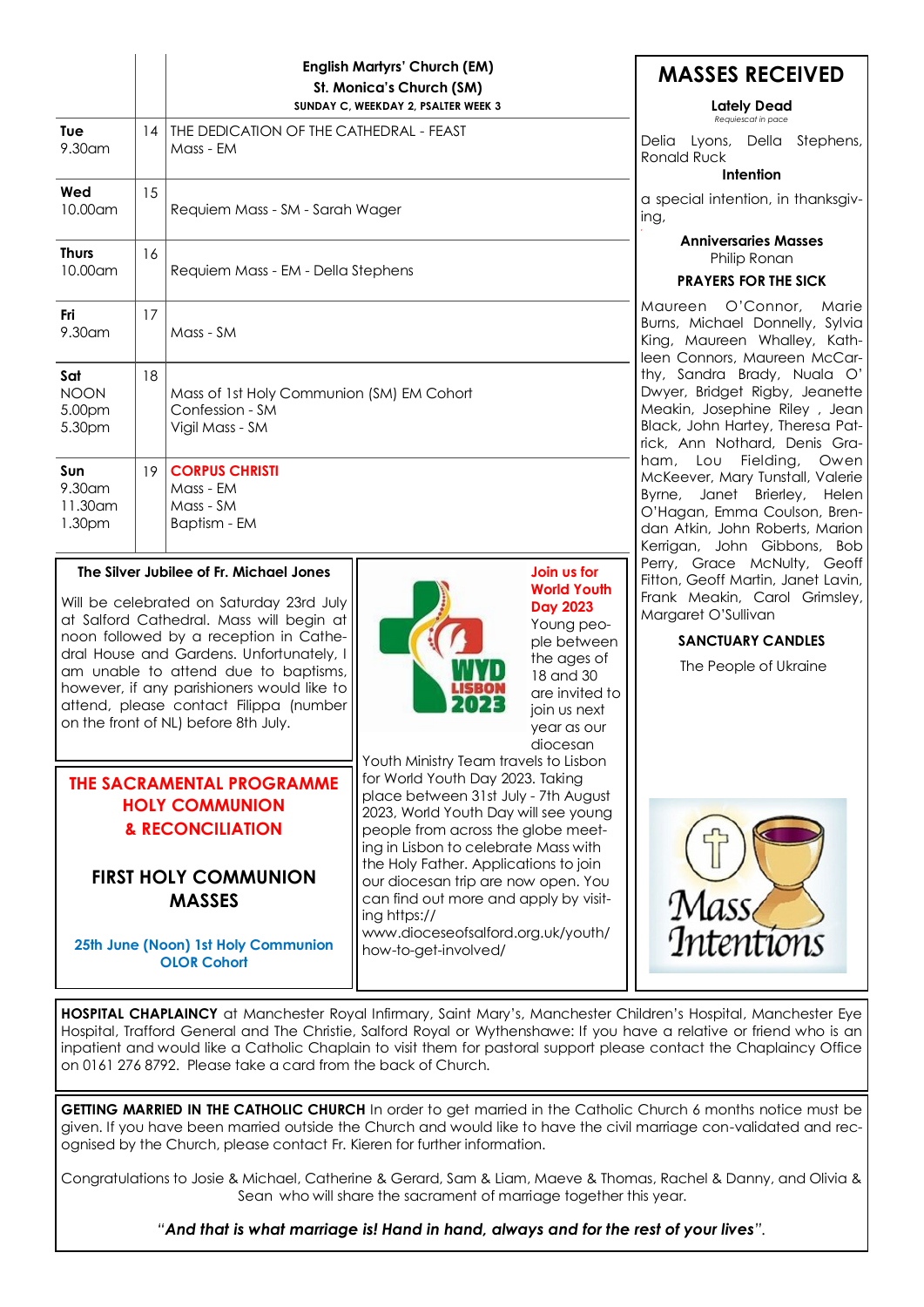**UKRAINE CRISIS** Catholic agencies are at the centre of the response to the unfolding humanitarian crisis and supporting those whom have been displaced. We stand in solidarity with the Ukrainian people and all those against war. We are providing regular updates on our website on the various ways parishes and schools can support the aid effort. Please go to:

https://www.caritassalford.org.uk/ukraine-crisis/



**NEW CATECHISTS FOR THE SACRAMENTAL PROGRAMME** as one of the largest parishes in the Diocese we annually are asked to prepare up to 100 children for their 1st Holy

 $\boldsymbol{K}\boldsymbol{\Lambda}$  prepare up to the dimensional manifold task and cannot be done without the hard work and generosity of a small group of wonderful parishioners. we are recruiting for the vital role of catechists for the sacramental programme. If you have free time (**parent's of children who have gone through the programme, teachers and TA's, in fact anyone who believes it is important to pass on, share and explain our wonderful Catholic faith are most welcome)** and feel that you can help share your faith and develop the faith of our young parishioners, please consider volunteering. Please see Fr. K

**PARISH PILGRIMAGES** I am considering organising a Parish Pilgrimage (maybe for October half term or perhaps more realistically for after Christmas). I have haven't looked at any prices as I would like to get your opinion on where we could go. Possibilities are Rome, Knock, Valladolid, the North of England … what do you think?



**THE ORDINATION OF JOH WALSH TO THE PERMA-NENT DIACONATE** The Ordination Mass is on Saturday June 18th will start at 12.30pm at Salford Cathedral. Unfortunately due to 1st Holy Communion I am unable to attend. However, if you are

interested in attending the ordination please speak to John directly 07342 691846

**VISITS, COMMUNION AT HOME & NAMES ON THE SICK LIST** Please note that as a Parish we must follow the safeguarding and data protection policies. If you would like a house visit or Holy Communion you or a member of your immediate family must contact the Parish office in order that permission can be confirmed and a meeting arranged. Likewise I am unable to add names to the sick list unless I am certain that permission has been given by the sick person. Fr. K



**A DATE FOR YOUR DIARIES - MASS WITH THE SACRAMENT OF THE SICK** (arranged by the SVP). Mass will take place in the Parish Centre on Saturday 9th July (NOON) followed by refreshments. If you have a family member or

loved one who would like to attend this Mass please contact a member of the SVP or **text** Paul on 07896 324009 .

**The Caritas Bishop's Fund** Caritas Diocese of Salford would like to remind people that the Caritas Bishop's Fund is available to parishes and schools to help individuals and families in crisis. Please access further details and the application form at: www.caritassalford.org.uk/news/ caritas-bishops-fund/

# **DAY FOR LIFE - NEXT WEEKEND - RETIRING COLLECTION**

Day for Life is the day in our calendar set aside to celebrate life from conception to natural death. This year the focus is on caring for and valuing the elderly. For more information and support initiatives which work to uphold the dignity of every human life, from conception to natural death, please visit https://www.cbcew.org.uk/dfl22



**SACRAMENTAL PROGRAMME 2022 – 2023** registration forms for the new programme (1st Holy Communion/Confession) are now available via the website, social media platforms and the back of both churches. I ask that as parents you read the forms carefully and

then return them to me **via the Presbytery or after Sunday Masses - PLEASE DO NOT RETURN THE FORMS TO THE SCHOOLS**

**PARISH TODDLER GROUP** The Toddler group meets every Tuesday 9:30/11:30 during term time in the jubilee room. The group provides a great meeting place for parents and carers with babies and toddlers 0-4 yrs. refreshments available with a wide selection of toys and ride-ons! Sing along time with instruments is always the favourite. Everyone welcome .

#### **OUR LADY OF THE ROSARY PRIMARY SCHOOL - BUISNESS MANAGER** Tel: 0161 748 4626 Email: ro-

sary.admin@trafford.gov.uk www.ourladyrosary.co.uk Permanent Full-Time – 36.25 hours per week Band 6 Points 22-25 (£22,751 - £24,886) Term Time Only Required from September 2022 The Governors wish to appoint a committed and hardworking Business Manager to work in the school office. The successful candidate will be required to undertake a variety of administrative duties specified by the Headteacher to promote the organisational efficiency of the school, and so facilitate the educational aims and objectives whilst supporting the school's Mission Statement. Experience with school based IT systems (SIMS etc) is required. Our Lady of the Rosary is committed to safeguarding and promoting the welfare of children and young people and expects all staff to share this commitment. Appointment is subject to satisfactory enhanced DBS and background check and employment is subject to satisfactory references. Visits to the school are welcomed by appointment. Further details and application forms are available from the school. **Closing Date: 15th June 2022 Interviews: w/b 20th 2022** 

#### **Quarant'ore Mission at Salford Cathedral**

Mon 13-Fri 17 June, 10am-17:45am each day. Salford Cathedral will host Quarant'ore, an ancient Church practice, consisting of Adoration of the Blessed Sacrament for 40 hours. The Sacrament will be exposed and there will be adoration throughout the day. The cathedral will be open to all who want to spend some prayerful time with the Lord. Quarant'ore stretches back beyond written memory – in the 1500s, St Charles Borromeo explained that the practice was ancient, and that the 40 hours referred to the time Christ's body laid in the tomb.

**Certificate in Pastoral Ministry** - Information Evening Are you involved in ministry in your parish or deanery? Or perhaps you would like to be but don't feel you have the skills? In any case, the Certificate in Pastoral Ministry could be just what you need. The Dioceses of the Northern Province, in partnership with Loyola University Chicago, offer a two-year distance learning Certificate in Pastoral Ministry, to inform and inspire your practice in pastoral ministry, make you more effective, bring about better results and boost your confidence. To find out more, please join us for an online information evening on Tuesday 14 June 2022 or the Wednesday 22 June 7.30pm – 9.00pm. To register your interest and receive the link, please email formation@dioceseofsalford.org.uk

Find out more at https://www.dioceseofsalford.org.uk/ pastoral-ministry-information-evening/